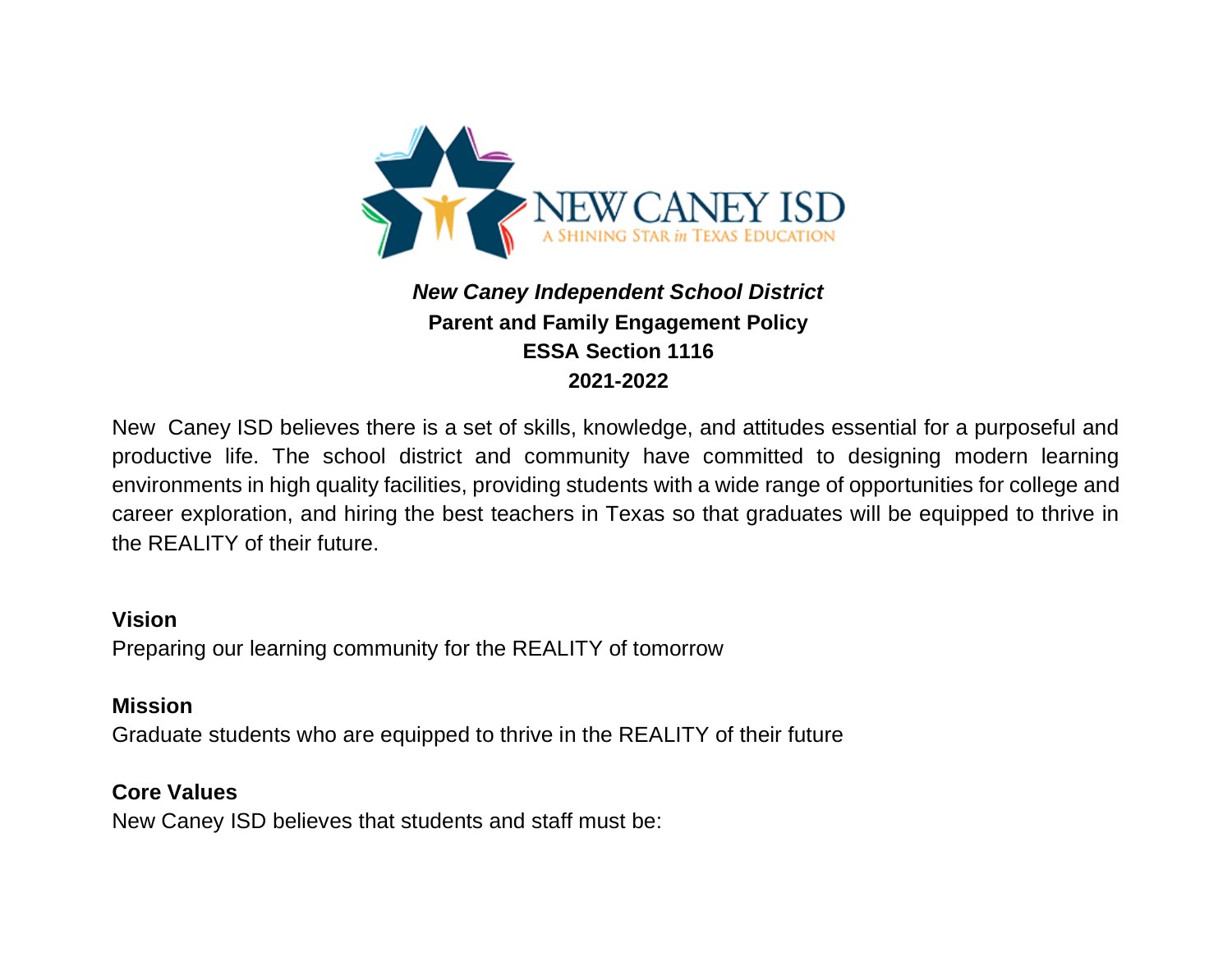- **· Responsible Citizens**
- **· Effective Communicators**
- **· Academically Prepared**
- **· Lifelong Learners**
- **· Interpersonal Collaborators**
- **· Thinking Innovatively**

## **Yes Minded**

1. New Caney ISD will reach out to all parents and family members and implement programs, activities, and procedures for the involvement of parents and family members in programs consistent with the requirements of ESSA Section 1116. Such programs, activities, and procedures shall be planned and implemented with meaningful consultation with parents of participating children. Section 1116 (a)(1)

New Caney ISD will achieve this by promoting campus-based Parent and Family Engagement initiatives, including, but not limited to:

- Family Academic Nights
- Parent/Family training and Leadership programs
- Adult literacy, technology training
- Parent/Family resource rooms
- Parent Advisory Council

2. New Caney ISD receives Title I, Part A funds. Our goal is to plan and implement effective parent and family involvement activities to improve student academic achievement and school performance. Therefore, New Caney ISD will develop jointly with, agree on with, and distribute to, parents and family members of participating children a written parent and family engagement policy. Section 1116 (a)(2)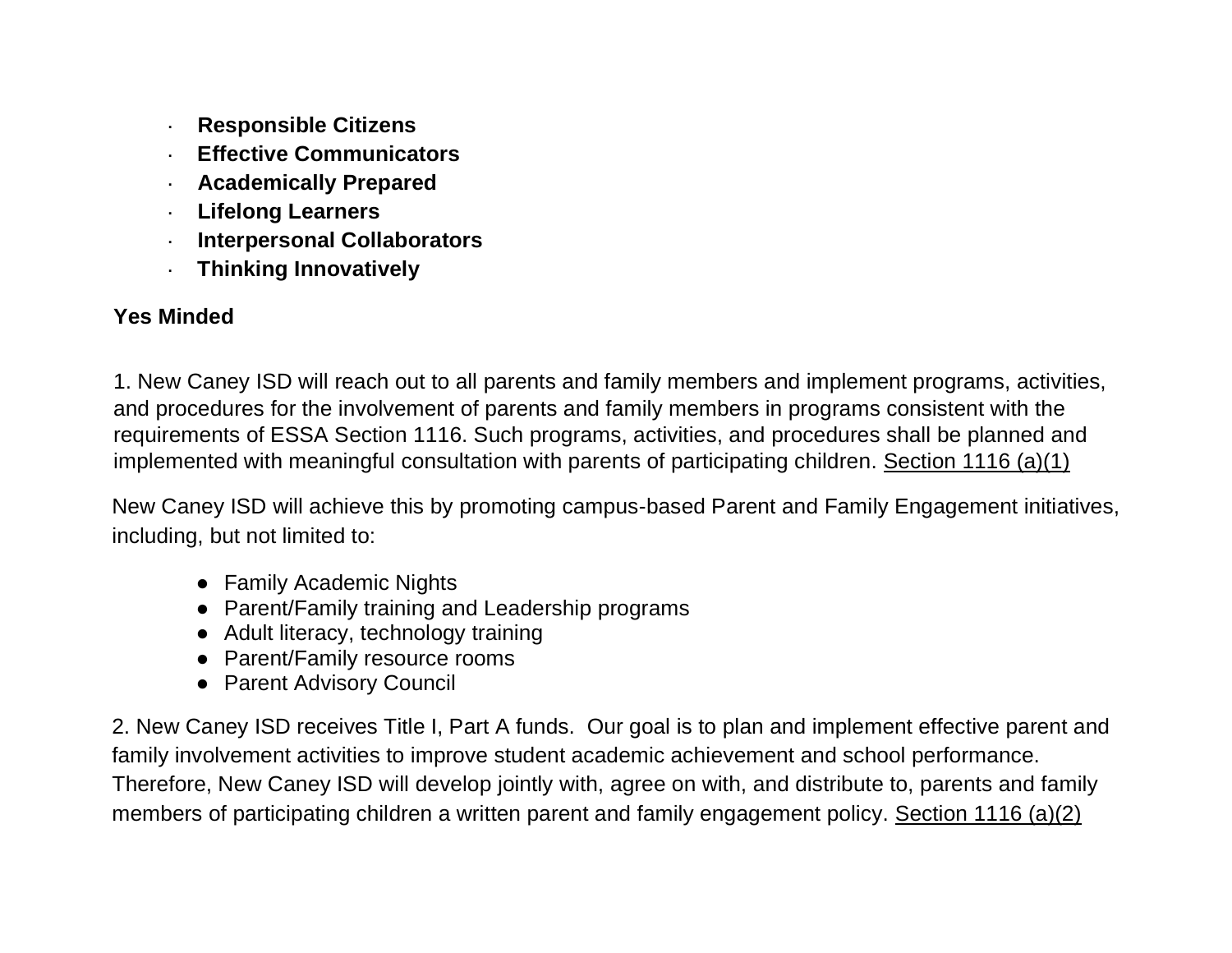The policy shall be incorporated into the local educational agency's plan developed under section 1112 (District Improvement Plan, DIP),

• The policy will establish the LEA's expectations and objectives for meaningful parent and family involvement.

New Caney ISD will offer Parent/Family and other Stakeholder Consultation Meetings annually to review and revise the District Parent and Family Engagement policy. Consultation Meetings will consist of volunteers such as parents, guardians, Title I Coordinators, Title I Campus Contacts or other campus staff members, administrators, members of the community, and central office staff to update the District Parent and Family Engagement Policy. Meetings will be scheduled at convenient times and locations. The Policy will be posted on the District website and is available in paper format per request at Campuses and District Central Office.

All Collaborators will be informed about District Office-based meetings through multiple communication methods. (Email, phone call, and social media).

*3.* New Caney ISD will: involve parents and family members in jointly developing the local educational agency plan (DIP) under section 1112, and the development of support and improvement plans under paragraphs (1) and (2) of section 1111(d). Section 1116 (a)(2)(A)

New Caney ISD will provide each Title 1 Campus with an evaluation survey to identify program strengths and opportunities for growth yearly (spring). These surveys will be used by the District for the District Improvement Plan. Each committee will consist of volunteers such as parents, guardians, Title I Coordinators, Title I Campus Contacts or other campus staff members, administrators, members of the community, and central office staff. The role of the committee will be to participate and collaborate to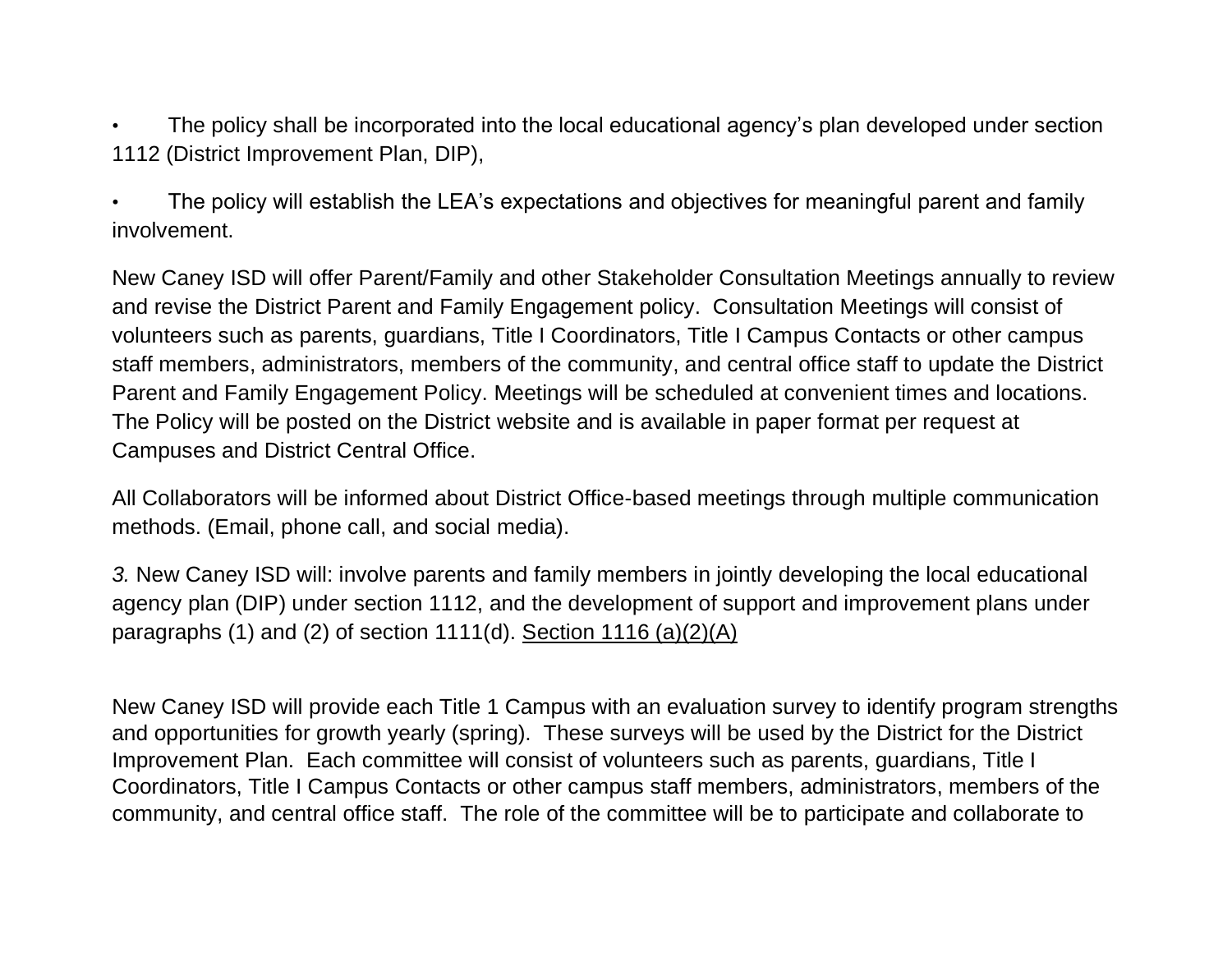update policies based on community needs to improve academic success.

4. New Caney ISD will provide the coordination, technical assistance, and other support necessary to assist and build the capacity of all participating schools within the local educational agency, in planning and implementing effective parent and family involvement activities to improve student academic achievement and school performance, which may include meaningful consultation with employers, business leaders, and philanthropic organizations, or individuals with expertise in effectively engaging parents and family members in education. Section 1116 (a)(2)(B)

New Caney ISD will identify barriers that limit participation, with attention to families who have any disadvantage including social, intellectual, limited English proficiency, literacy, or are of any racial or ethnic minority background.

Offer parenting and leadership skills to promote family literacy, Early childhood programs (i.e. Pre-K backpacks with a variety of educational tools) in English and Spanish.

Providing capacity-building activities and training (i.e. Literacy Night, Math and Science Camp, Reading Skills, Parenting Partners, Homework help) will be provided to parents to increase academic achievement through Districtwide and campus efforts. The district will coordinate these efforts and strategies with other federal and state programs in a variety of ways.

5. New Caney ISD will coordinate and integrate parent and family engagement strategies under Title I, Part A, to the extent feasible and appropriate, with other relevant Federal, State, and local laws and programs, including public preschool programs, and conduct other activities, such as parent resource centers, that encourage and support parents in more fully participating in the education of their children; Section 1116  $(a)(2)(C)$  and Section 1116  $(e)(4)$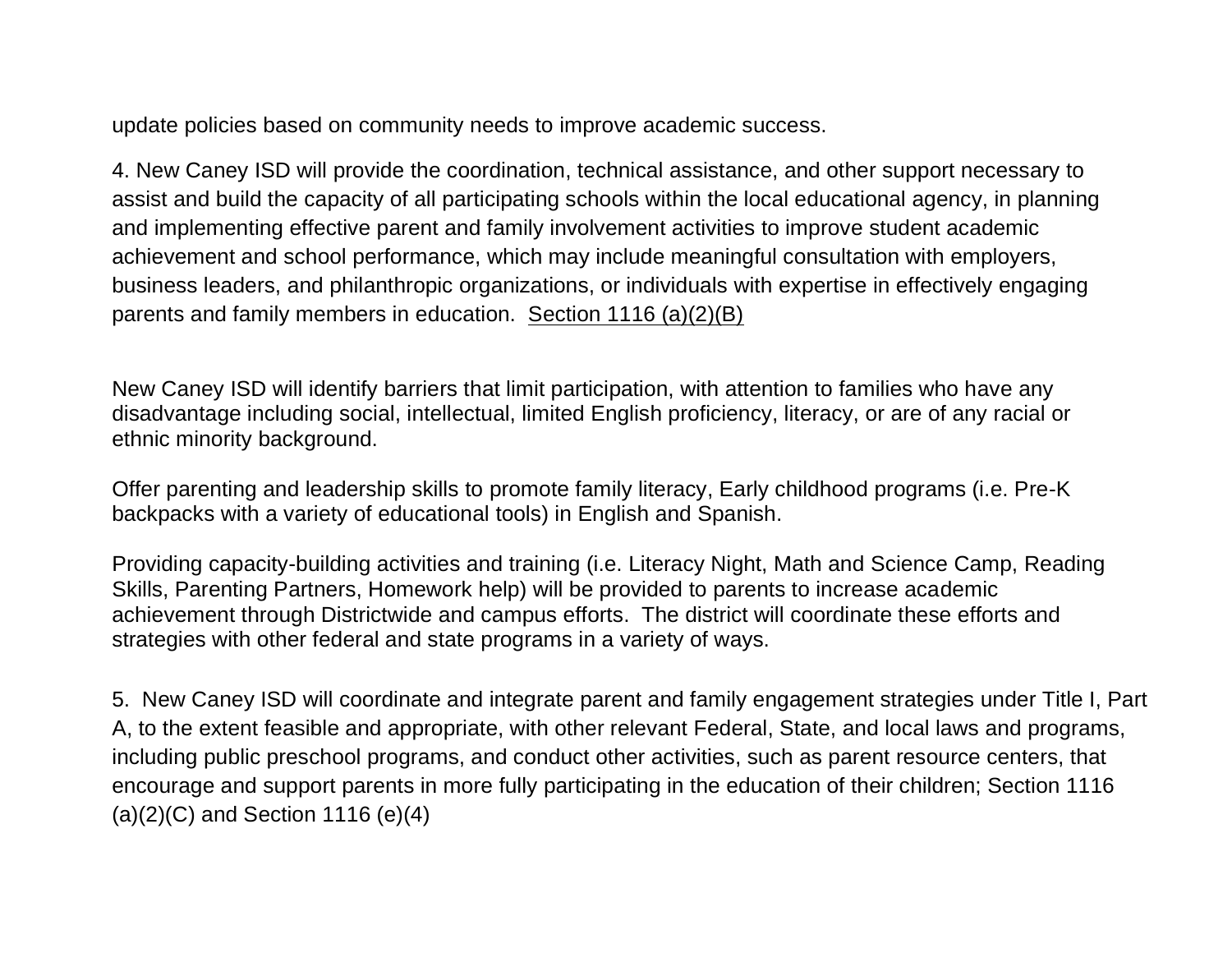New Caney ISD will achieve and maintain high levels of family engagement and positive attitudes towards education and encourage family to family support. New Caney ISD will develop staff skills in evidencebased practices that support families in meeting their child's learning benchmarks. We will equip families with tools to enhance and extend learning and establish a network of community resources. We will increase participation in decision-making by including families in the development of policies and resources related to their children. We will continue to evaluate our family engagement efforts by the annual parent/family engagement surveys.

Activities and training include but are not limited to Literacy Night, Math and Science Camp, Reading Skills, Parenting Partners, Spanish classes, Technology classes, and Homework help provided to parents to increase academic achievement through Districtwide and campus efforts. The district will coordinate these efforts and strategies with other federal and state programs.

6. New Caney ISD will conduct, with the meaningful involvement of parents and family members, an annual evaluation of the content and effectiveness of the parent and family engagement policy in improving the academic quality of all schools served under this part, including identifying— Section 1116 (a)(2)(D)

> • barriers to greater participation by parents in activities authorized by this section (with particular attention to parents who are economically disadvantaged, are disabled, have limited English proficiency, have limited literacy, or are of any racial or ethnic minority background);

• the needs of parents and family members to assist with the learning of their children, including engaging with school personnel and teachers; and

• strategies to support successful school and family interactions;

Committees will consist of volunteers such as parents, guardians, Title I Coordinators, Title I Campus Contacts or other campus staff members, administrators, members of the community, and central office staff.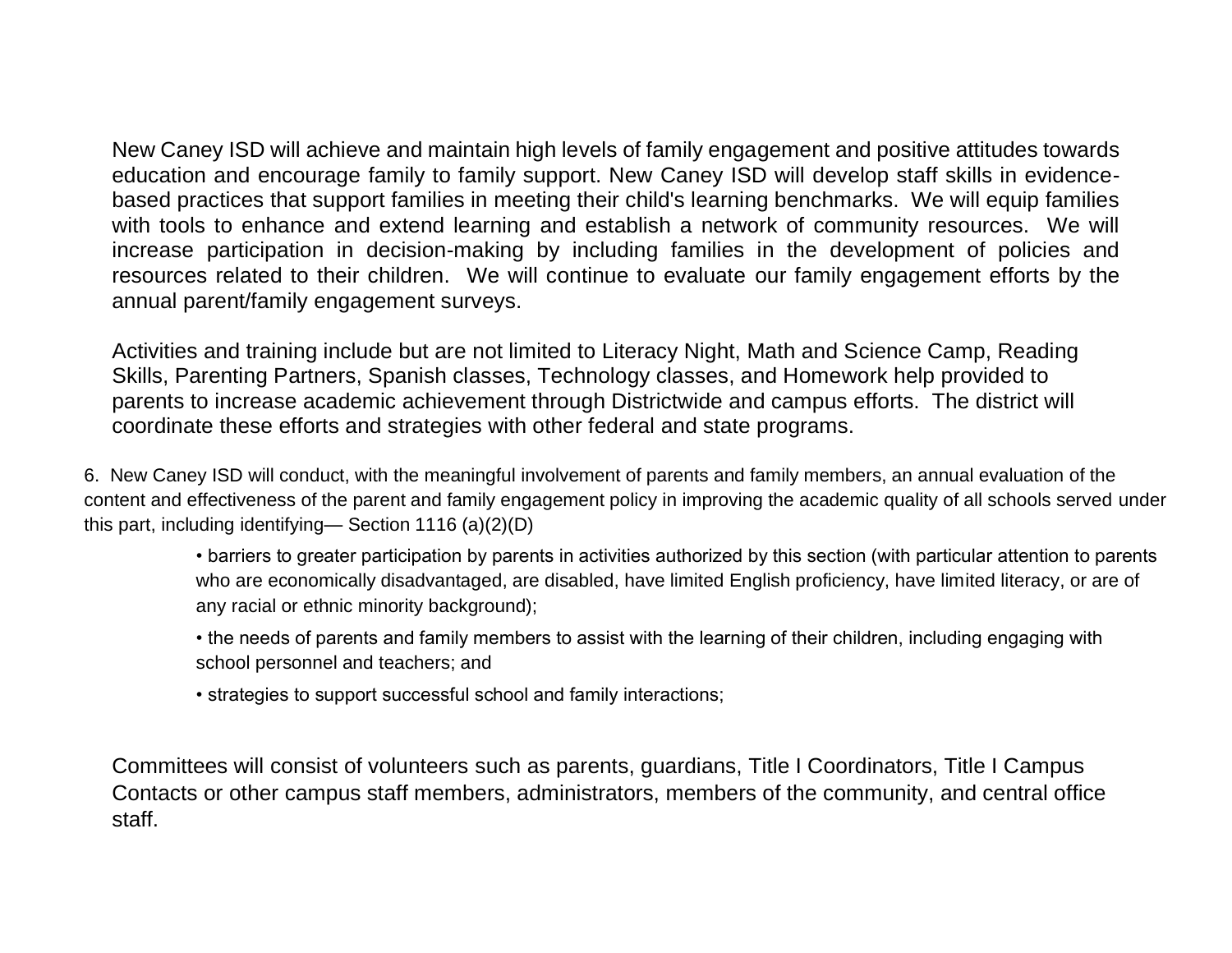Surveys and evaluations are done annually (spring) by New Caney ISD Curriculum and Instruction. Results are made public by the Curriculum and Instruction department and discussed during the District Leadership Advisory Committee meetings.

7. *New Caney ISD* will use the findings of such evaluation to design evidence-based strategies for more effective parental involvement, and to revise, if necessary, the parent and family engagement policies; and Section 1116 (a)(2)(E)

New Caney ISD **and families will determine the needs of children in the community through a variety of measures. This includes a Districtwide Annual Consultation Meeting which is required for parents or family members to consult in the design, planning, and implementation of its Federal Programs. Each Title l, Part a school develops a variety of workshops and programs that are made available to parents and families to improve the engagement in their child's education and academic achievement. Parents will be notified about these opportunities through the schools. Parents may also contact their local school office at any time to express an interest in a particular type of workshop or to make other suggestions.** 

8. *New Caney ISD* will involve parents in the activities of the schools served under this part,

which may include establishing a parent advisory board comprised of a sufficient number and representative group of parents or family members served by the local educational agency to adequately represent the needs of the population for the purposes of developing, revising, and reviewing the parent and family engagement policy and provide such other reasonable support for parental involvement activities under this section as parents may request. Section 1116 (a)(2)(F) and Section 1116 (e)(14)

New Caney ISD **has a District Parent Advisory Council (DPAC), Names of volunteers to represent campuses are verbally requested by Campus employees. Campuses send names of volunteers to The Parent Involvement**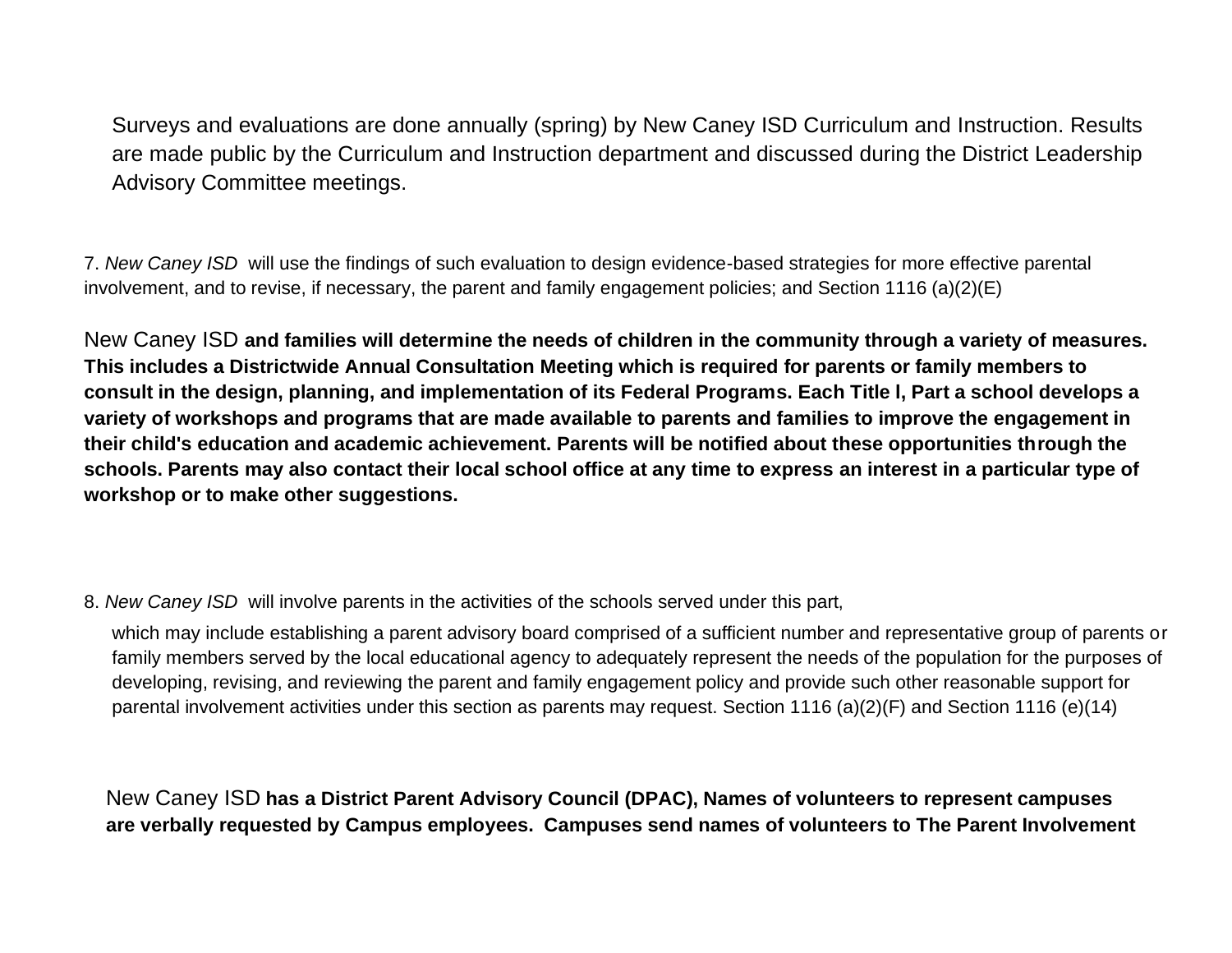**Coordinator. Parents are contacted by the Coordinator by telephone and invited to attend DPAC. Parent and Family Engagement staff will also send out information by social media to families about DPAC and request volunteers and dates of meetings.**

**An annual meeting for Title I, Part A shall be held as a stand-alone campus meeting separate from Open House or any other school/parent/family meeting. The Title I, Part A annual meeting informs parents on how funds are used on campuses for parent and family engagement activities. This Annual meeting will be offered at times and locations that are most convenient for parents/families.**

9. To ensure effective involvement of parents and to support a partnership among the school involved, parents and the community to improve student academic achievement, *New Caney ISD* shall: Section

(i) providing assistance to parents of children served by the local educational agency, as

appropriate, in understanding such topics as the challenging State academic standards, State and local academic assessments, the requirements of the parent and family engagement program, and how to monitor a child's progress and work with educators to improve the achievement of their children; Section 1116 (e)(1)

● Yearly Parent/Teacher conferences

1116 (e)

- Tutoring services for students not meeting academic standards
- Progress reports-available online, Teachers advise Students of tutoring services
- Annual Title 1, Part A campus meeting

(ii) providing materials and training to help parents to work with their children to improve

their children's achievement, such as literacy training and using technology (including education about the harms of copyright piracy), as appropriate, to foster parental involvement; Section 1116 (e)(2)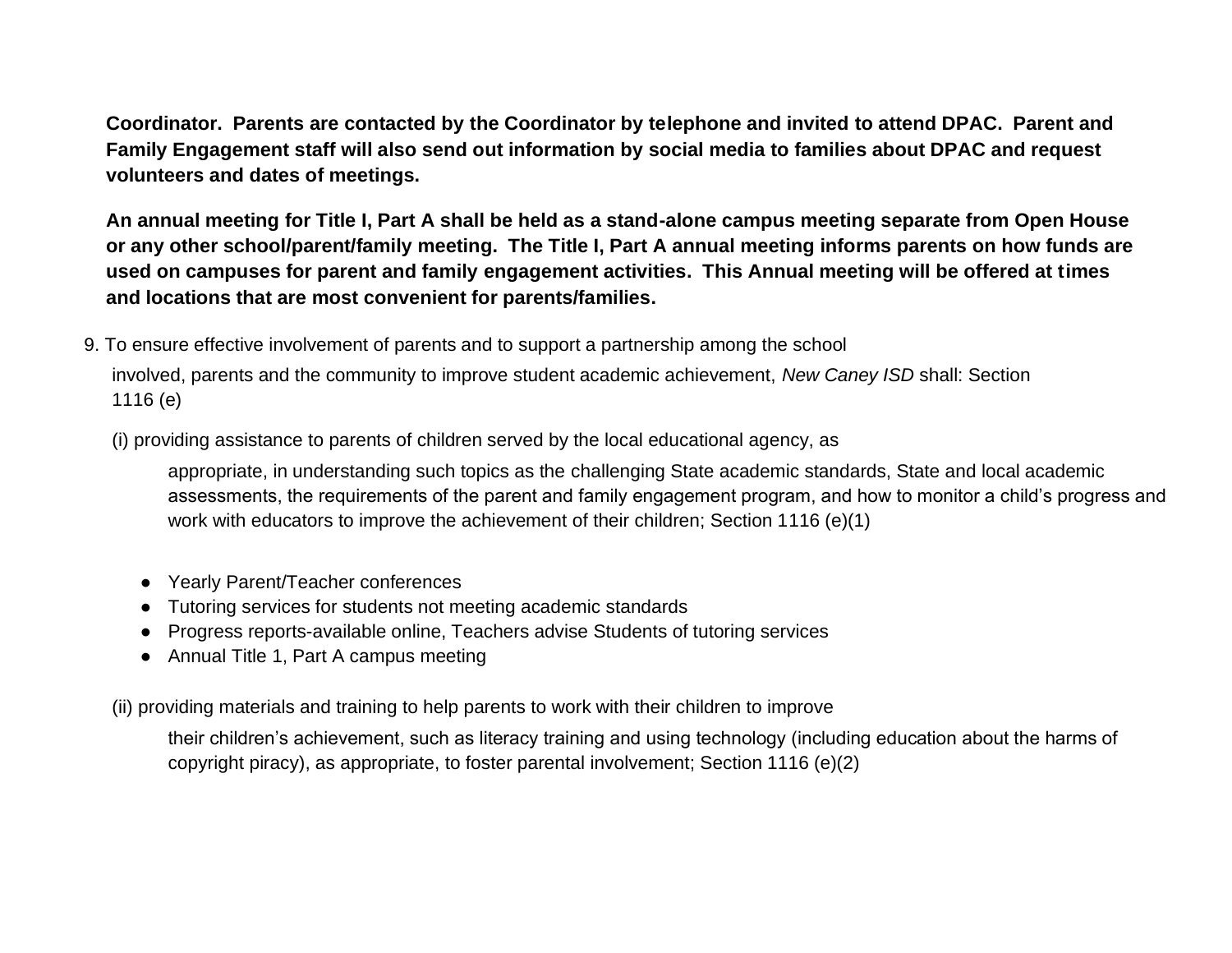Activities and training include but are not limited to Literacy Night, Math and Science Camp, Reading Skills, Parenting Partners, Spanish classes, Technology classes, and Homework help provided to parents to increase academic achievement through Districtwide and campus efforts. The district will coordinate these efforts and strategies with other federal and state programs in a variety of ways.

(iii) educating teachers, specialized instructional support personnel, principals, and other

school leaders, and other staff, with the assistance of parents, in the value and utility of contributions of parents, and in how to reach out to, communicate with, and work with parents as equal partners, implement and coordinate parent programs, and build ties between parents and the school; Section 1116 (e)(3)

3

Teachers are instructed yearly on the importance of Parent and Family Engagement at their campus annual meetings prior to the start of school and continually during the school year. Families are encouraged to participate in a variety of parent and family engagement activities made available at each Title I, part A school. The PTO/PTA groups serve as valuable resources for Campus administrators and Teachers.

- Open House
- Parenting Partners, Leadership Program
- Leader in me
- $\bullet$  7 mindsets  $(****)$

(iv) ensuring that information related to school and parent programs, meetings, and other

activities are sent to the parents of participating children in a format and, to the extent practicable, in a language the parents can understand; Section 1116 (e)(5)

New Caney ISD facilitates excellent communication between parents/families and school personnel, all documents are provided in English and Spanish, and other languages to the extent practicable with translation being provided